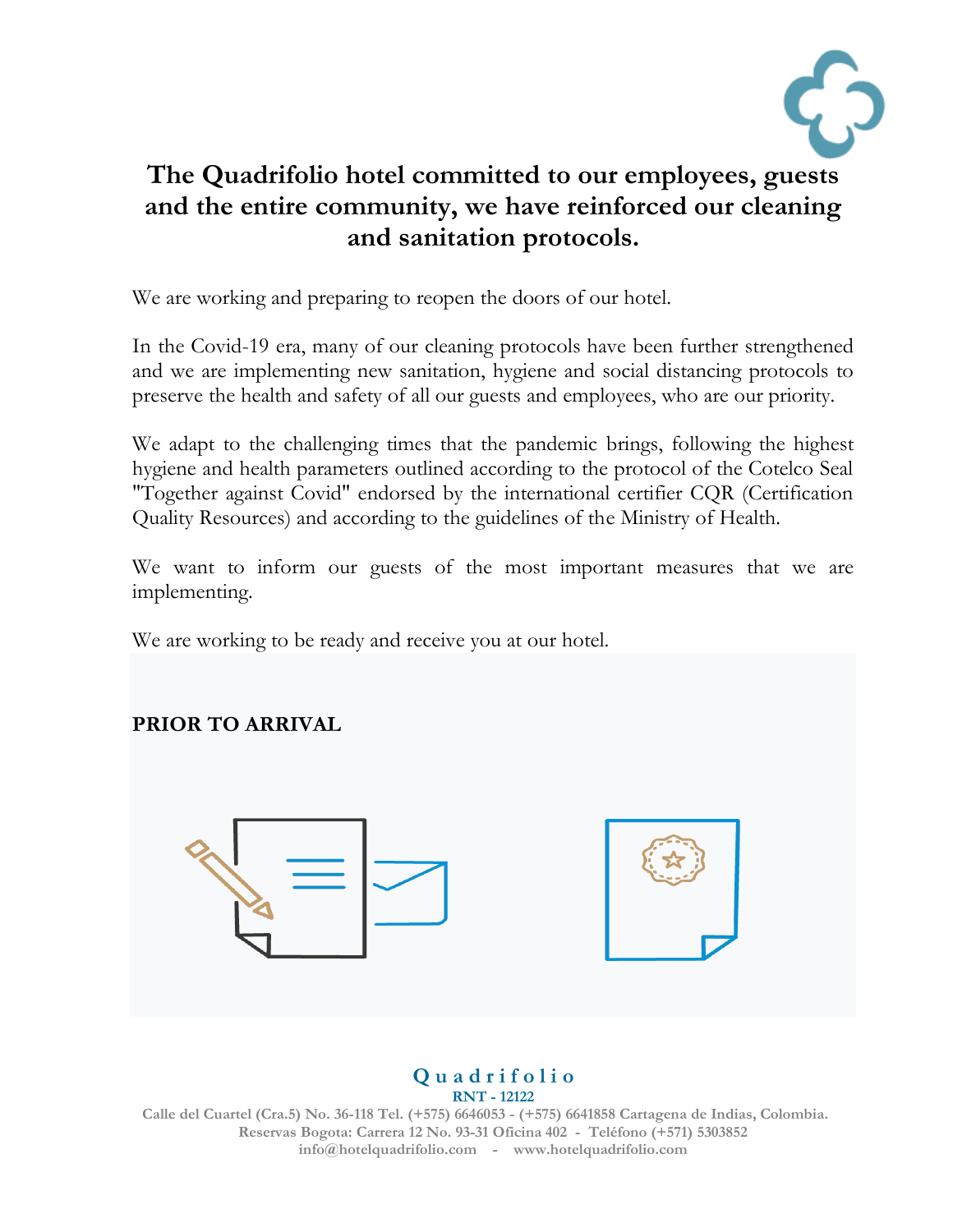

- A copy of the identification document, general information, arrival time, will be requested to speed up the check-in process.
- One day before arrival, we will send a questionnaire about your health, which must be sent with the information before your arrival at the hotel by each person on the reservation.
- The guest will be notified about the security, health and hygiene procedures established by the Hotel Quadrifolio, which is based on the protocols of the Ministry of Health and the Cotelco Seal, at the time of booking and before check-in. This material will be available in a digital format in your room.

#### **TRANSFERS**



- Vehicles will be completely sanitized (seats, glass, handles, doors, and windows) with fifth-generation quaternary ammonium before and after each transfer.
- Mandatory use of face masks during journeys for passengers and drivers throughout the journey.
- Gel alcohol dispensers are available inside the vehicle.
- The maximum number of passengers in a Sedan vehicle will be 2 passengers, when more people are traveling the case will be analyzed.
- In the event that it is necessary to isolate a guest due to symptoms, a special vehicle will be arranged for the transfer. The vehicle will be disinfected once the trip is completed.
- The measures apply the same for the excursions and services offered exclusively at the Quadrifolio Hotel.

**Q u a d r i f o l i o RNT - 12122**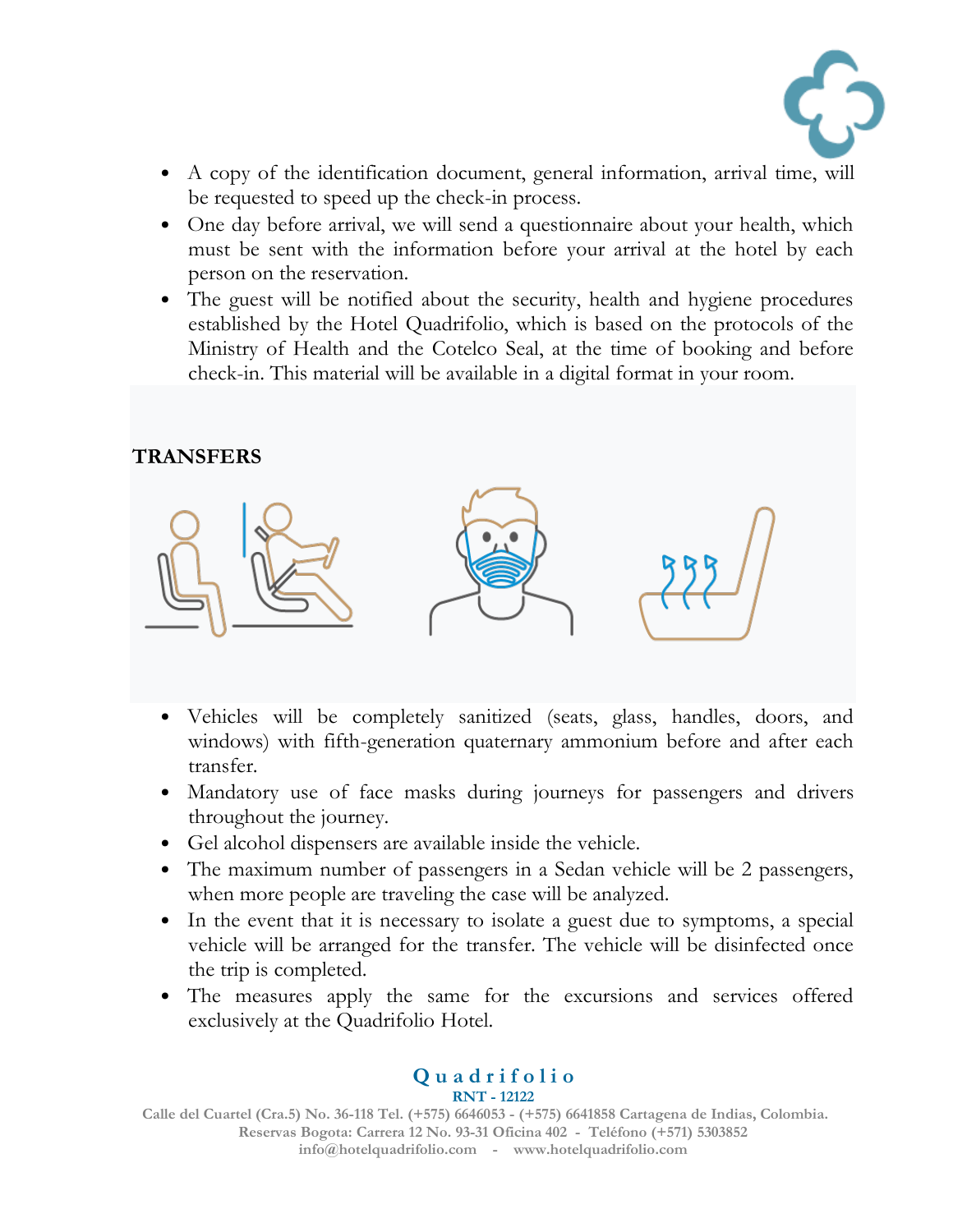

#### **ARRIVAL**



- At the entrance of the hotel you will find a mat to sanitize the sole of the shoes for all people entering the hotel.
- Upon entering you will find a mandatory area for the application of alcohol gel and face masks, temperature measurement and will leave your luggage for disinfection by hotel staff with the product INVAR-S-315, a mixture of Dayquil-dimethyl fifth generation ammonium. \*\*
- The guest's clothes will be delivered in a closed bag to the waitress after entering the room to proceed with the disinfection with a steam machine.
- For luggage handling the hotel team will use gloves.
- In the check-in area the distance between people will be maintained or carried out: 2 meters minimum
- The immigration record must be photocopied by the guest and sent to the hotel via email or WhatsApp.
- In the event that a host has a temperature higher than 37.8<sup>°</sup>, the risk protocols will be activated. (Protocol for the Detection of Contagions of Covid-19)

\*\* Concentrated organic disinfectant and sanitizer, capable of killing Sars - Cov 2 strains among other viruses. Applicable to all surfaces since it is harmless to humans if ingested in minimal particles.

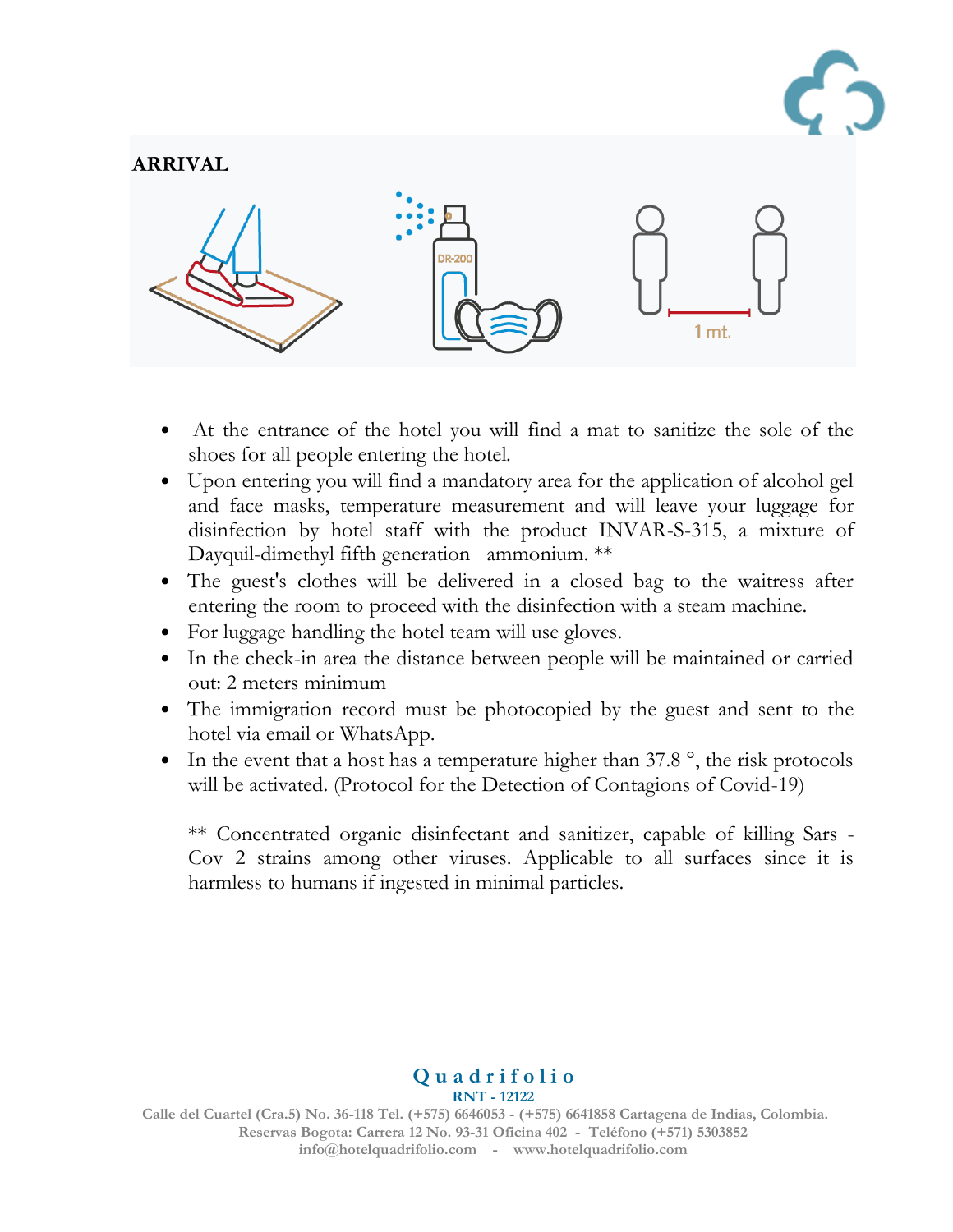



## **CHECK-IN**



- At the check-in point, the guest must place their identification document to be scanned as well as the entry stamp to the country, if it is the case, if the scanner does not read them, the documents will be scanned with an iPad.
- Use of gloves and disinfection for taking credit cards, before and after use.
- Disposable tissues and alcohol gel installed on the table.
- During check-in, the guest may choose the option that the hotel staff does not enter their room during their stay and / or coverage.
- Room keys will be sanitized in a container with alcohol before and after use.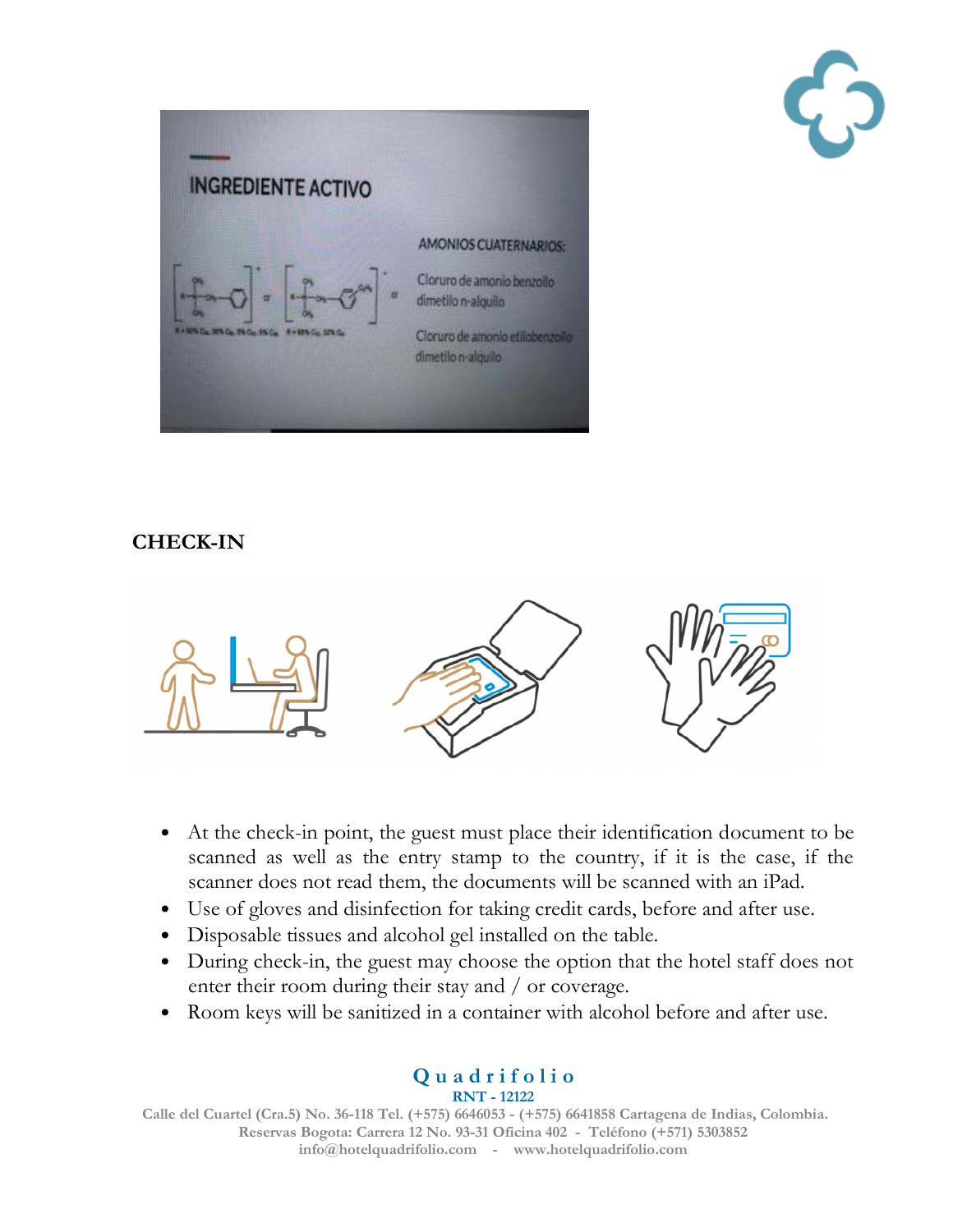#### **ROOM ACCESS**





- The general information of the hotel will be provided to guests, when you enter your room you will find it in a video on the TV as well as recorded on the iPod that you will find in the room. You can also find it in the APP of the Hotel Quadrifolio.
- The suitcases will be left outside at the door for the guest to enter them personally.

## **CONCIERGE**



- Reception may deliver tourist information to the guest.
- Disposable tissues and auxiliary gel alcohol dispenser in the concierge desk.
- Previous disinfection of any product will be handed to the guest such as maps, umbrellas or water bottles.
- Updated information on measures and recommendations of the health authorities of the city of Cartagena and Colombia against the pandemic, will be sent via email or WhatsApp.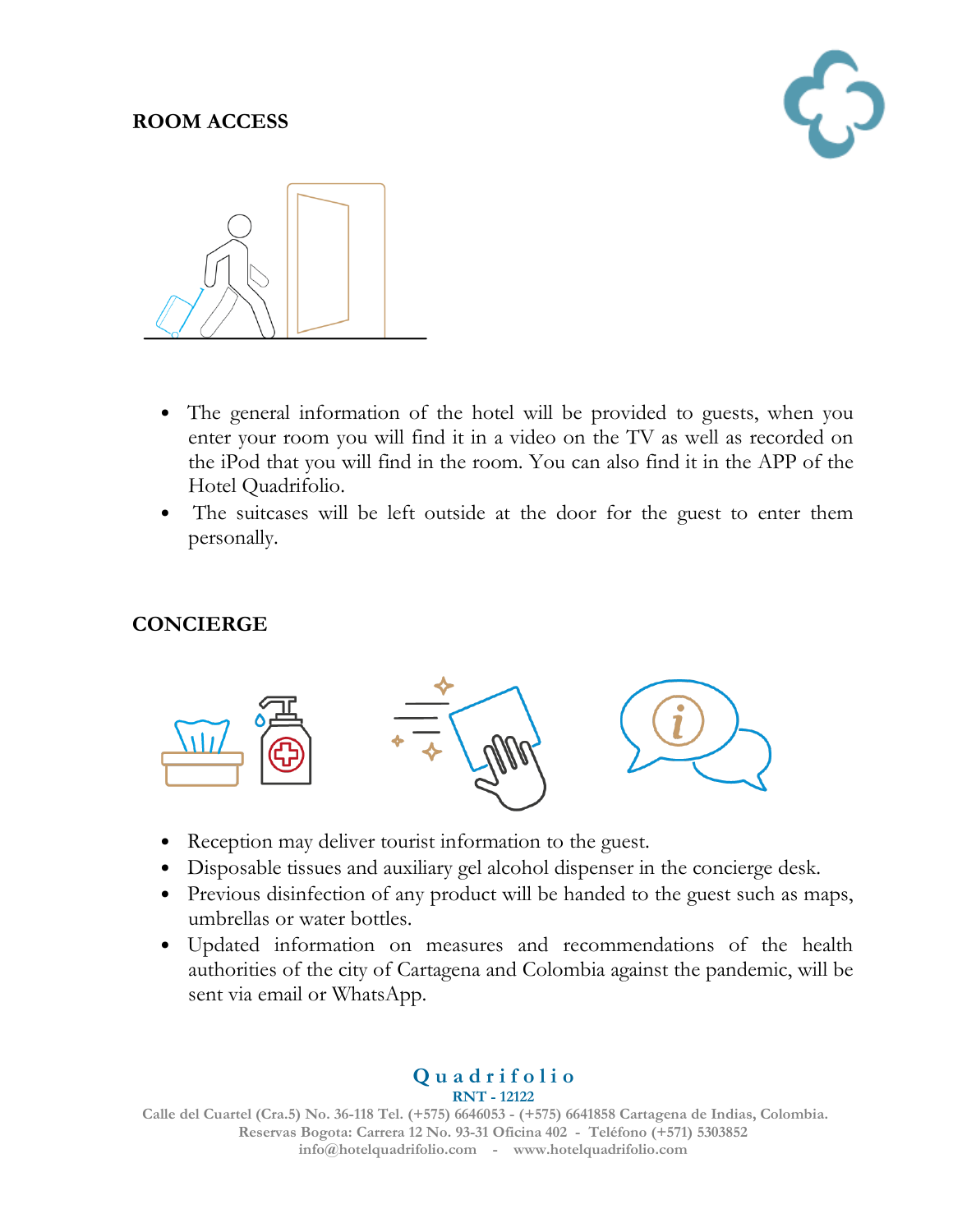#### **ROOMS**





- The sanitation regulations of the hotel and of each room are communicated through video found on the TV and digital access with a QR code.
- It is recommended to maintain an ambient temperature between 23 ° and 26 ° C according to the recommendations of the Colombian Ministry of Health.
- The room will be ventilated during the cleaning service
- Turndown cleaning service will be performed based on the requirement of each guest.
- Individual packages of disinfectants are available as amenities (face masks and individual alcohol gel)
- Sanitization of pillows, cushions, blankets and daily ventilation of rooms for the check-out service.
- Use of quaternary germicide for cleaning rooms: surfaces and items such as furniture, lights, drawer handles, controls, safes, light switches, blinds, minibars, telephones, rubbish bins, glasses, taps, knobs, flooring, hair dryers, ventilation and toilet drain handles etc.

## **COMMON AREAS**



#### **Q u a d r i f o l i o RNT - 12122**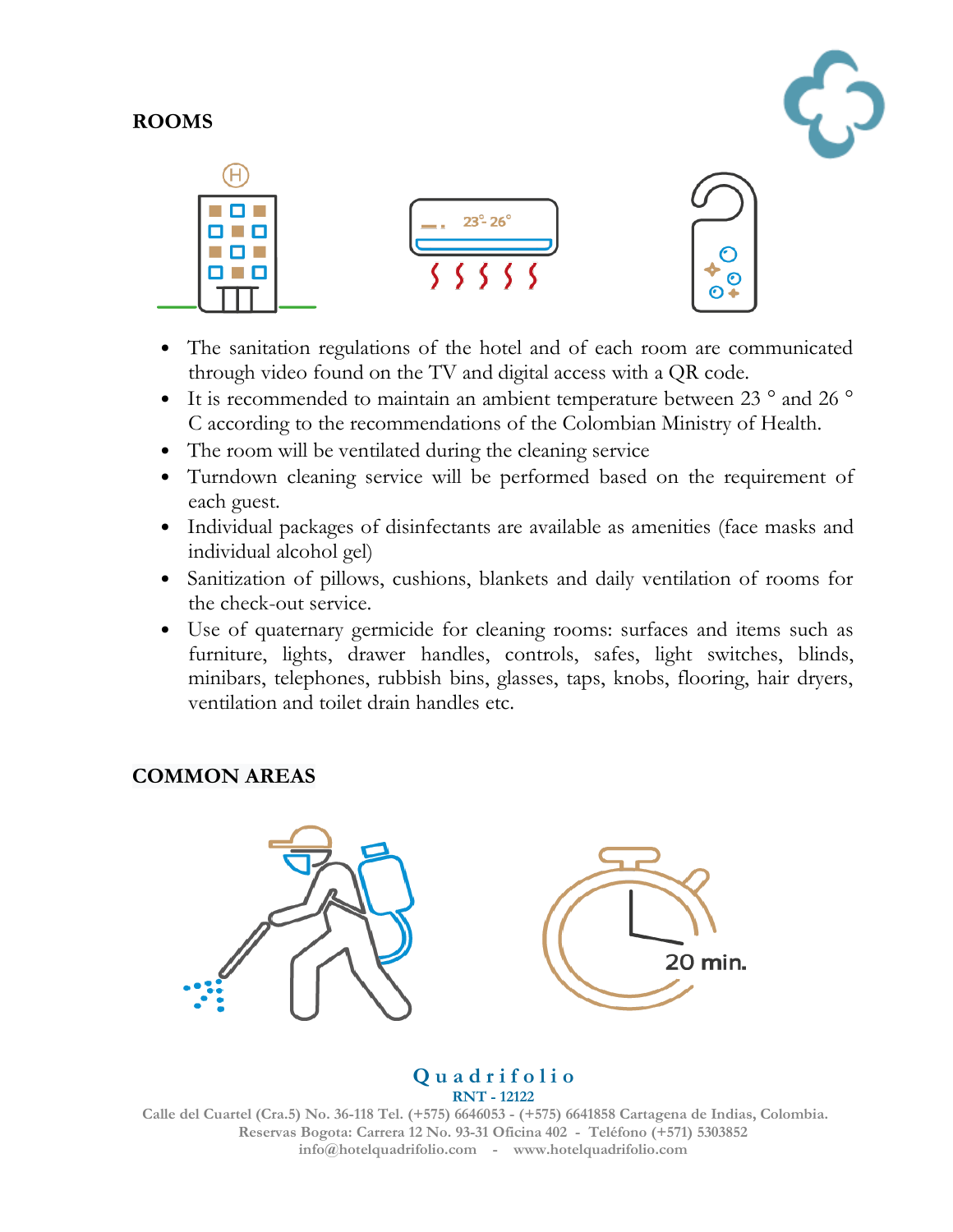

- Disinfection of high-traffic spaces such as bathrooms, reception and hotel entrance with quaternary ammonium-based disinfectant, every 2 hours maximum or every time the space is used by someone other than the staff working in the space. The cleaning plan focuses on surfaces exposed to contact such as light switches, buttons, doors, tables, chairs.
- Use of a sprayer to sanitize hallways, bathrooms, lounges, and restaurants after each service.

## **FOOD AND BEVERAGES**



- Mandatory use of masks for guests and staff. Correct application of masks, covering nose and mouth.
- Minimum mandatory distance of 1.5 meters between staff and guests
- No kind of greeting that involves physical contact between guests and staff is allowed.
- Guests are recommended to wash their hands upon arrival at the restaurant.
- Disinfection of the Tablet before and after handled to the guest with the restaurant menu. This menu can also be found in the room and if you want to pre-order.
- Minimum distance protocol of 1.5 meters between positions in restaurants and lounges.
- Guests will be given individual disposable zip-lock bags as a hygienic option to store their face masks during meals.
- Digital communication is made available to the guest through QR code access with the cleaning and hygiene procedures of the area.
- Dishes, napkins, cutlery or condiments will be brought to the table with the service to reduce their contact to a minimum.

#### **Q u a d r i f o l i o RNT - 12122**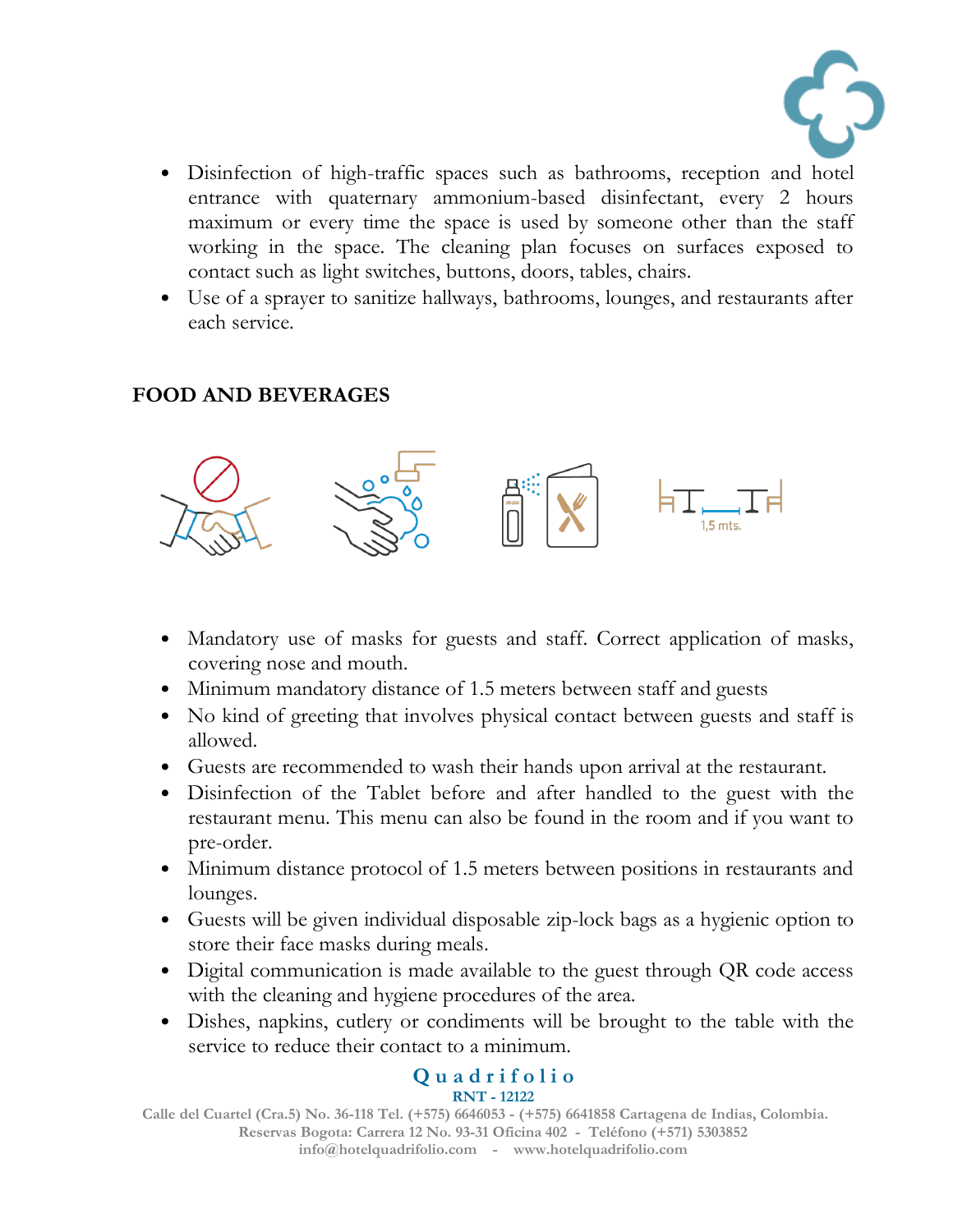## **BREAKFAST SERVICE**



- Each guest will be offered breakfast through the "a la carte service" that will include salty, sweet, typical Caribbean options, juices, drinks, bakery, cheeses and a variety of eggs. If you prefer, you can order from the room for table service.
- The breakfast service will have 3 hours for guests to choose. 7:00 a.m. to 8:20 a.m., 8:30 a.m. to 9:50 a.m. to 10:00 a.m. to 11:20 a.m.
- All breakfast products leave directly from the kitchen and the waiter takes them to each guest.
- The waiter offers and serves hot and cold drinks, so there is no manipulation by the guest.
- The breakfast service for delivery and the breakfast service in the room (room service) will be available to the guest upon request the night before.

## **LUNCH, DINNER, BEERAGE AND SNACK SERVICES**



- Only a "la carte service" will be provided in the rooms
- All dishes are transported from the kitchen directly to each guest on a covered tray.

#### **Q u a d r i f o l i o RNT - 12122**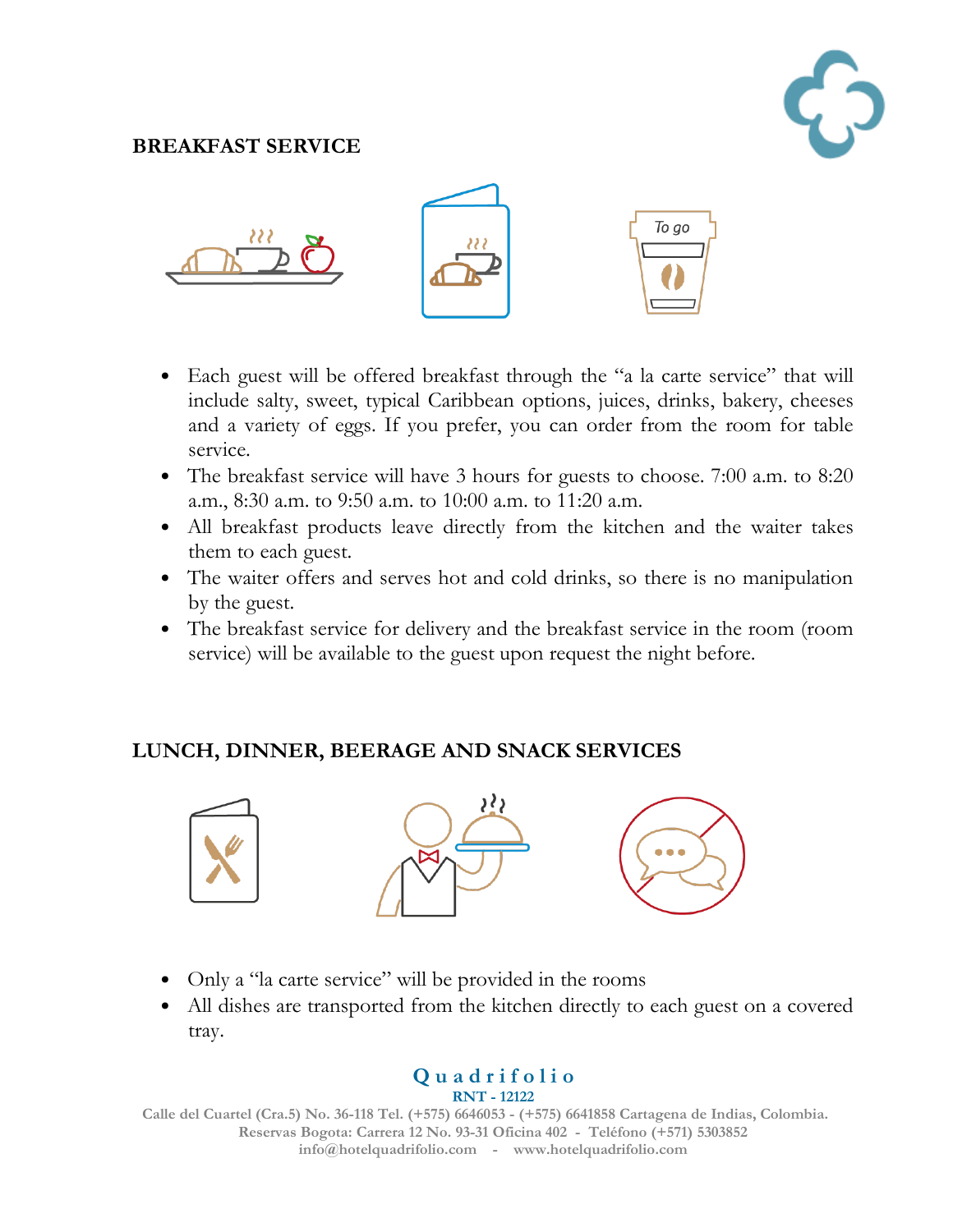

- Verbal communication between guest and waiter is avoided as much as possible.
- The waiter brings the drinks from the kitchen to the table and they are served directly to the glass or cup, leaving the bottle out of the reach of the guest.

#### **ROOM SERVICE**



- The waiter carrying the service must not enter the room, unless the guest requests it. The waiter will wear masks and gloves.
- Plates with food and drinks will be carried on a tray that will be left at the door of the room. Guests must then leave this in the hallway, outside the room and notify the kitchen or reception by phone to be removed.
- All food is delivered packed and covered.

#### **EXCURSIONS**



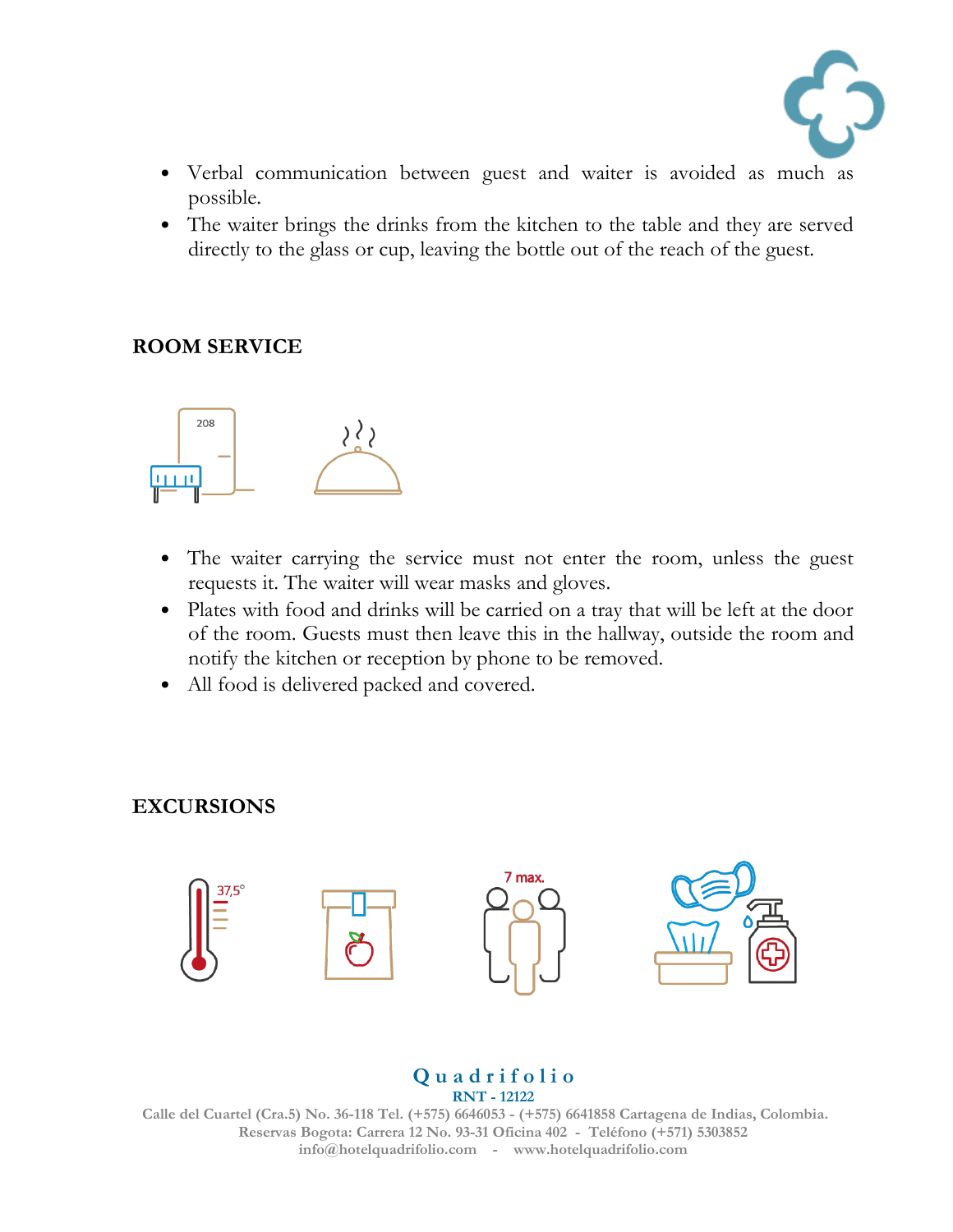

- Guest temperature measurement before each excursion. In the event that a guest has a temperature higher than 37.5 ° they will not be able to participate in the excursion and the Risk Protocols will be activated.
- Mandatory use of face masks throughout the excursion. The guides will also wear gloves.
- All guides for all excursions have a cleaning and prevention kit that includes a thermometer, disinfectant, alcohol gel, disposable replacement face masks, gloves, disposable tissues, individual garbage bags for each guest.
- Design of activities: small spaces, areas susceptible to concentrating agglomerations are avoided. For walking tours, stops for explanations and / or breaks open spaces are chosen, to respect the safety distance.
- Avoid delivering printed material. In the case of maps, these are delivered previously disinfected.
- Before confirming the reservation of the excursion, each guest is informed about the service conditions and prevention measures established for their acceptance through a Declaration of conformity with the security protocol.
- Before confirming the reservation of the excursion, each guest is informed about the service conditions and prevention measures established for their acceptance through a Declaration of conformity with the hygienic-sanitary security protocol and the cancellation conditions in case of clients. with symptoms compatible with COVID-19.

## **SWIMMING POOL**

- Notify reception that the pool will be used.
- Temperature measurement will be carried out at the beginning, application of alcohol gel on the hands upon entering.
- Information on hygiene and safety standards can be found digitally.
- No free towels are exposed. Each user will be given a towel for their personal use.
- Pool is enabled for a reduced capacity of people simultaneously.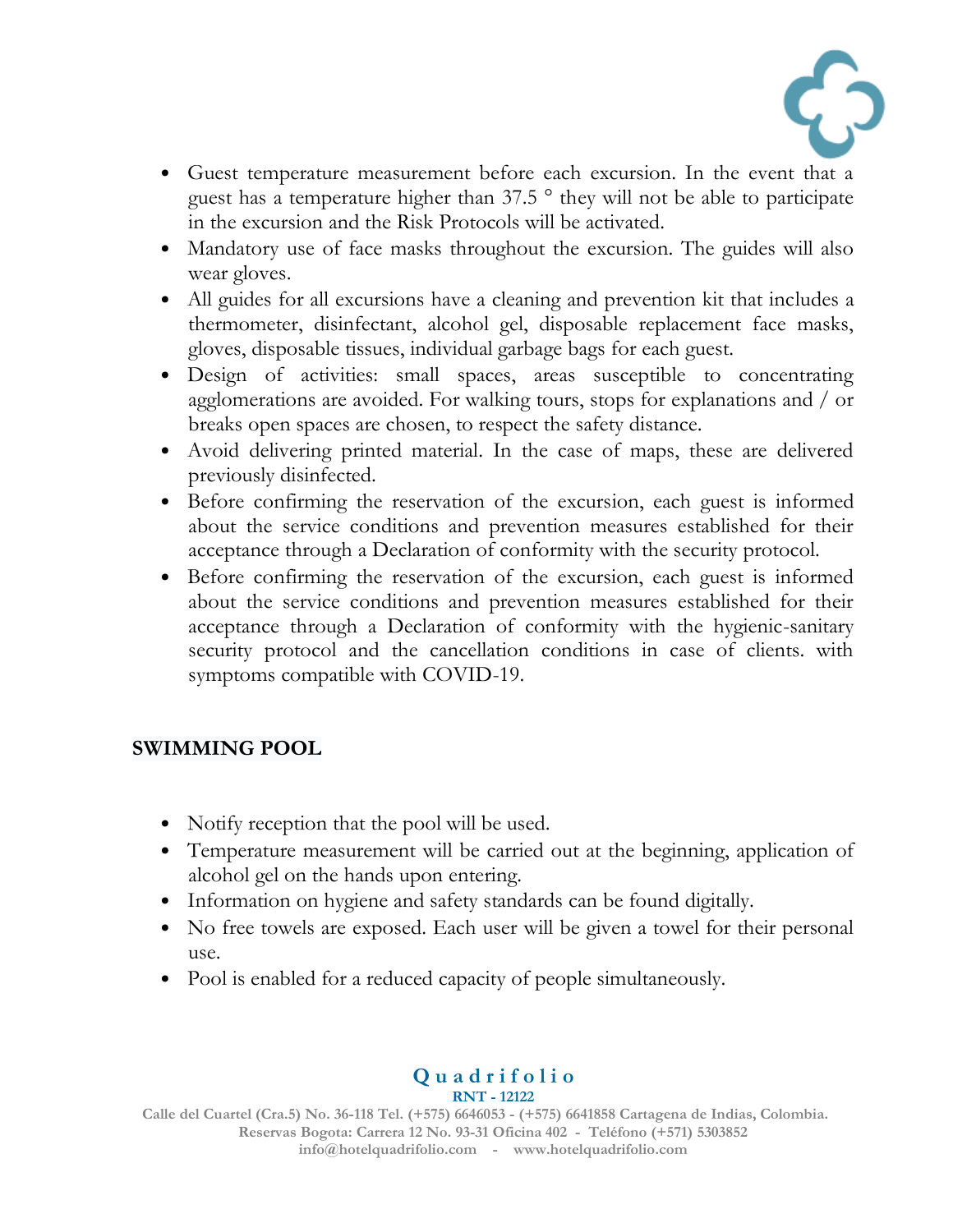#### **CHECK OUT**





- The luggage will be removed only upon express request of the guest, who must arrange their luggage at the door of the room to be removed by the hotel staff.
- Express Check out: the day prior to the guest's departure, hours are agreed and the details of the departure are notified in order to make the check-out more expeditious, allowing it to be carried out easier and without other guests.
- For collections, the same credit card that was left as the initial guarantee will be used, and the corresponding invoices will be sent by email.
- There will be a special container to leave the keys, so that our staff can sanitize them with alcohol.

## **QUADRIFOLIO, AND LIBRARY ROOMS**



- Classroom surfaces, floors, and items are cleaned and sanitized before and after use.
- They are ventilated at least 2 times a day and after each use.
- The rooms will be conditioned at a temperature between 23 $\degree$  and 26 $\degree$  C, as recommended by the country's authorities.
- In the case of an event and if the client requires it, protection elements such as disinfecting towels, face masks and alcohol gel can be added to the rental of the space.

#### **Q u a d r i f o l i o RNT - 12122**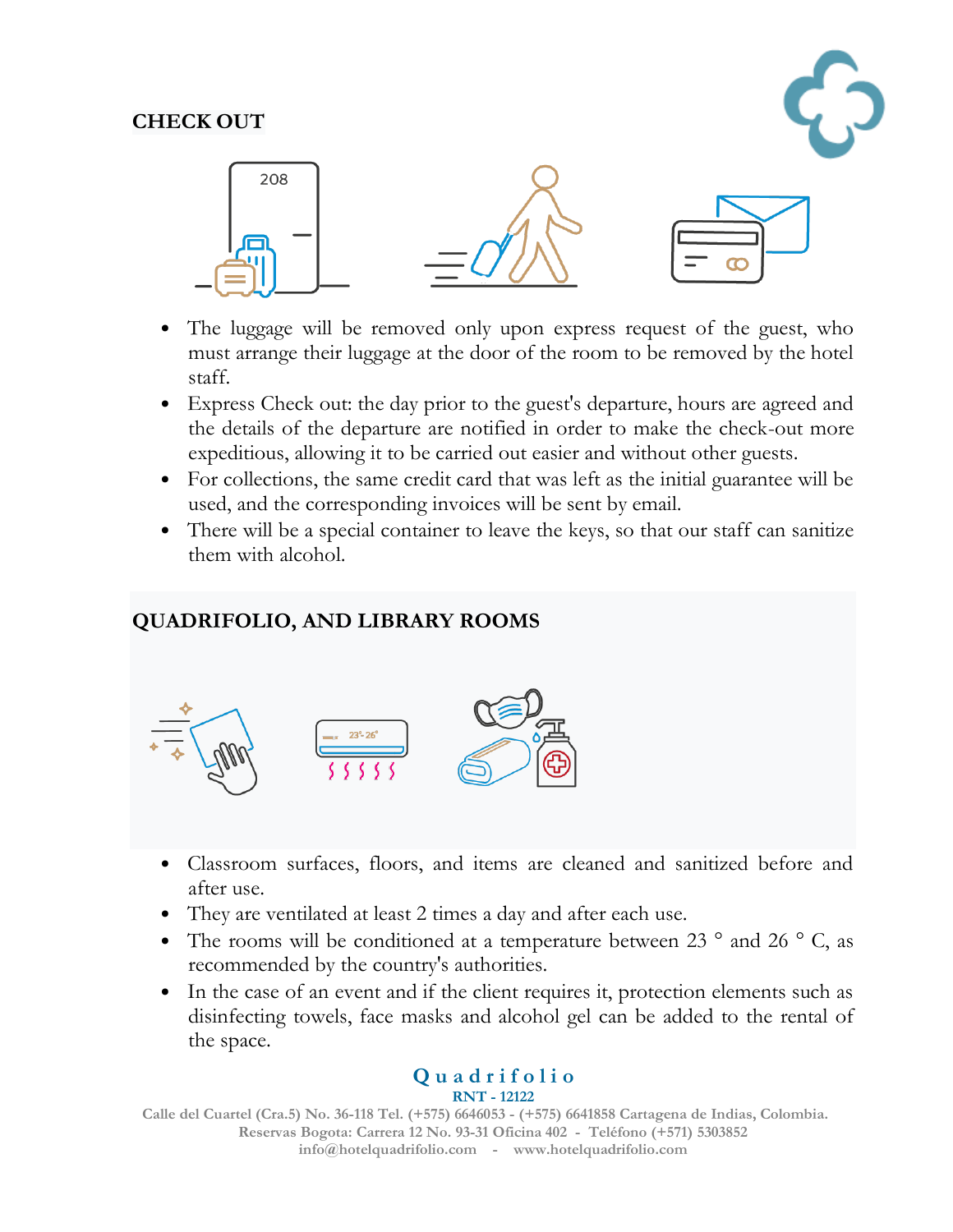

#### **SOME PROTECTION MEASURES "BACK OF THE HOUSE"**

For employees and suppliers

- 1. Upon entering the hotel, you must obligatorily disinfect your shoes
- 2. Mandatory temperature measurement when entering and leaving the hotel. If the temperature is higher than 37.5 ° or higher, you will not be able to enter the hotel.
- 3. Mandatory and correct use of face masks throughout the work shift, as well as the use of gloves, goggles and fluid resistant gowns according to the corresponding area.
- 4. The number of people simultaneously in the same place is limited to 3.
- 5. There will be turns in the staff dining room to take their food respecting the distance.
- 6. Quaternary germicide is available in staff areas such as dining rooms, offices, bathrooms, and common areas to regularly sanitize surfaces and items.
- 7. The transition areas will be marked with reminders for hand hygiene and social distancing.
- 8. Air conditioning is used before, during and after each service. All at a temperature between 23 ° and 26 °.
- 9. Audits of certified companies to verify hygiene procedures, product quality and condition of kitchen machinery and equipment.
- 10.Maintenance personnel who access rooms that need repairs are carried out with the corresponding personal protective equipment.
- 11.Filtering and regular disinfection of the pool.
- 12.Maintenance and / or Housekeeping personnel entering rooms must ensure that guests wear their face masks. Otherwise, the room will not be access